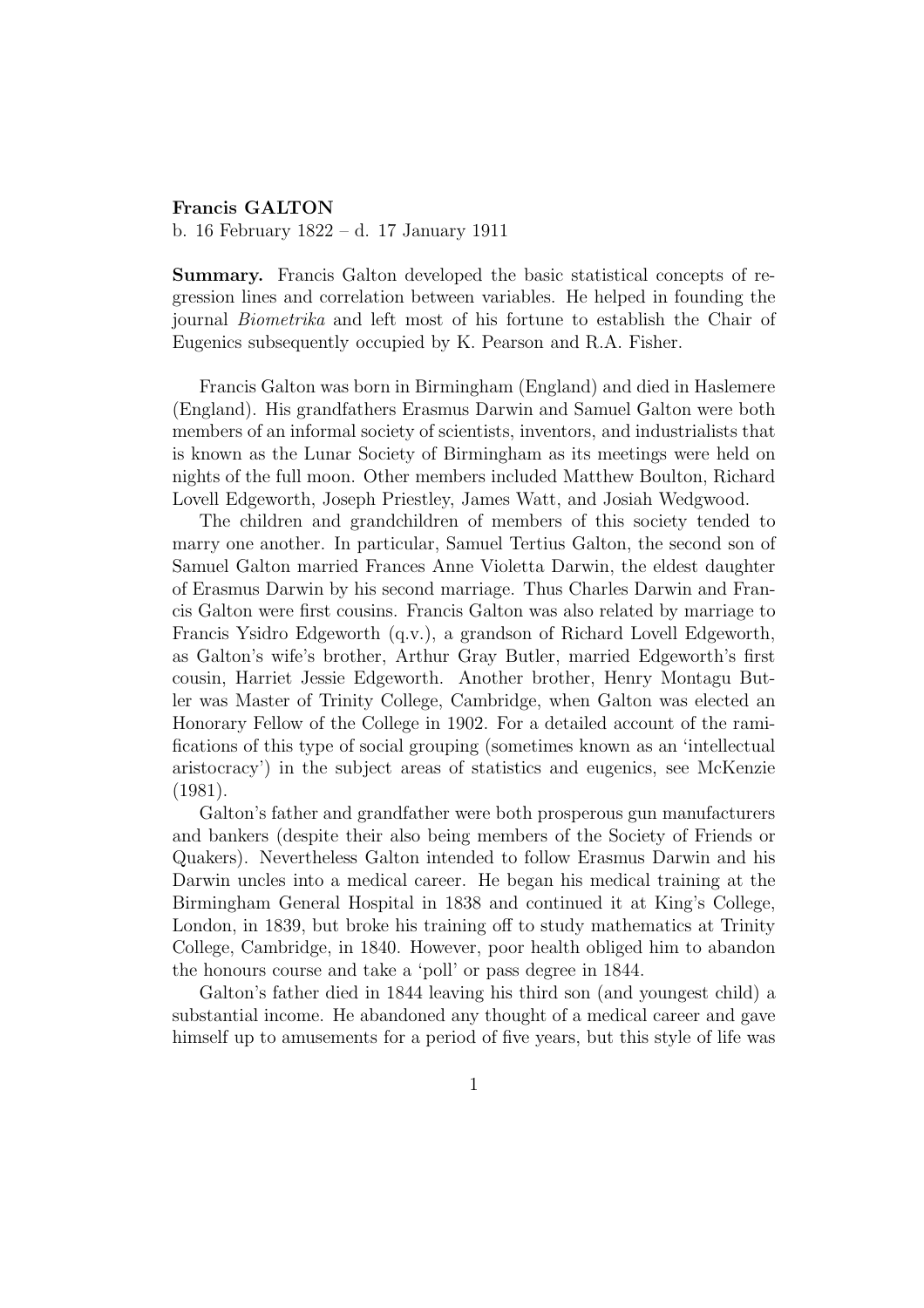not able to satisfy his ambition.

In his student days Galton had travelled widely in the territory of the Ottoman Empire. On one trip he had visited Vienna, Constantinople (then the capital of the Empire), and Smyrna, and on a second he had travelled in Egypt and Syria.

In 1850 Galton mounted an expedition at his own expense, but under the aegis of the Royal Geographical Society, to the little-known Territory of Damaraland in South-West Africa (now Namibia). He Landed at Walfisch or Walvis Bay and penetrated into the interior. On his return to England in 1852, he wrote an account of his expedition entitled *Tropical South Africa* (1853) and a practical guide to *The Art of Travel* (1853) which is still in print.

Galton was elected a Fellow of the Royal Society of London in 1856 and frequently served on the council of the Society. He was active in the British Association for the Advancement of Science and Served as General Secretary of the Association 1863-67. In 1863 he published a book entitled *Meteorographica, or Methods of Mapping the Weather*, which led to his serving as a member of the Governing Council of the British Meterological Office 1868- 1900. The term 'anticyclone' was introduced by him.

In his *Hereditary Genius* (1869) he developed the argument that the descendents of eminent persons are more likely to be 'eminent' than others, though to a lesser degree than their immediate ancestors. A difficulty in defining such abstract concepts as 'eminence' obliged him to turn his attention to physical measurements, and in 1884 Galton set up an Anthropometric Laboratory in connection with the International Health Exhibition of 1884-85 in which he took physical measurements of individuals who presented themselves. Some of the results of these experiments are presented in his *Natural Inheritance* (1889).

With his social background, his interests in heredity, and in the context of the ideas on natural selection discussed by Darwin and Huxley, it is not surprising to find that Galton believed in the superiority of certain human types. He recommended breeding from the 'best' social types and restricting the offspring of the 'worst'. He coined the term 'eugenics' (though not the name Eugene). He devoted much of his income in later life to the promotion of this subject and, after his death, he bequeathed most of his estate to University College, London, to found a Chair of Eugenics. Karl Pearson (q.v.) and Ronald Fisher (q.v.) were the first two holders of this chair. Pearson (1914-30) naturally included extensive genealogical tables of the Galton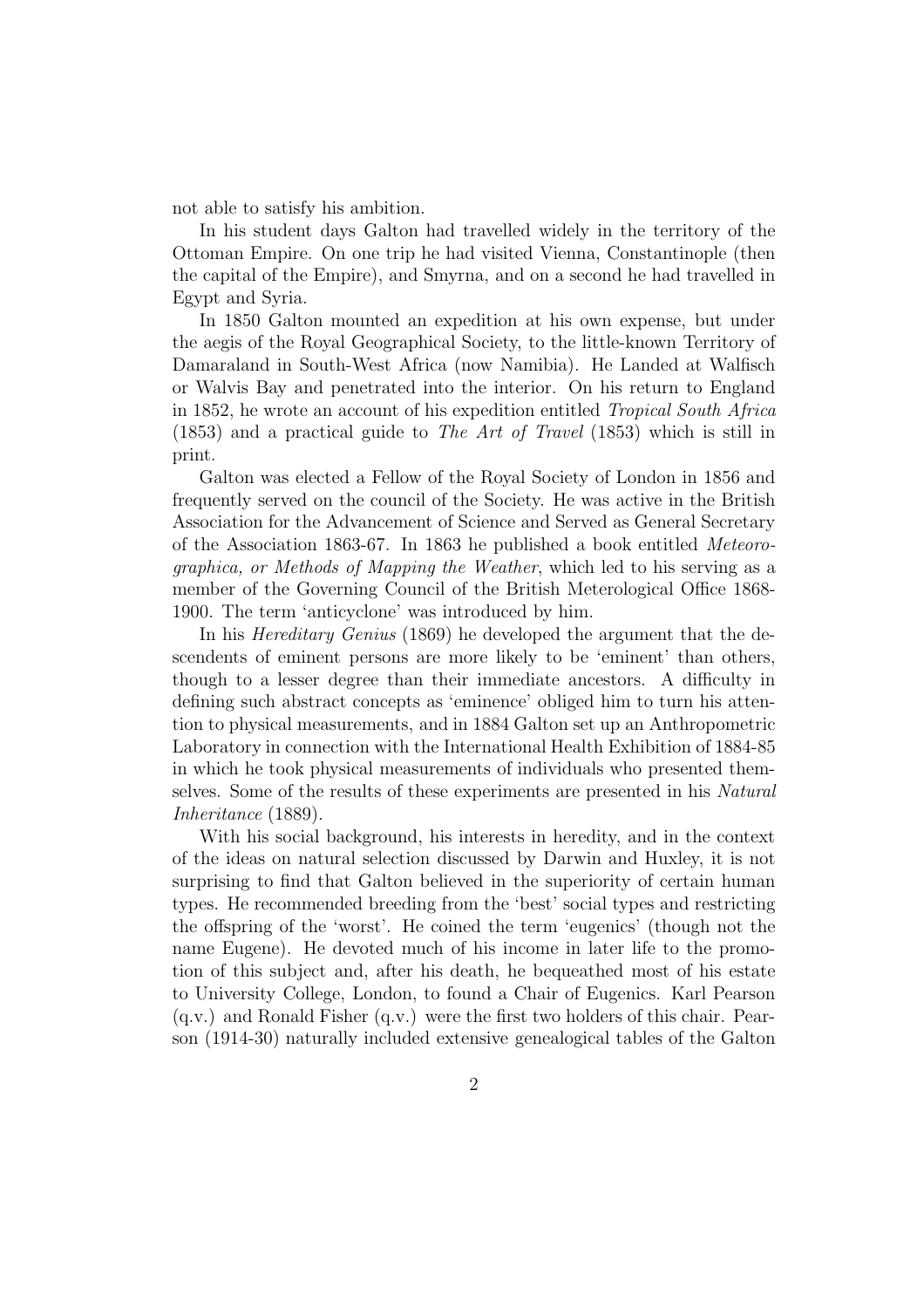family in his three volume biography of Francis Galton.

Galton's statistical work began well before 1885, but, because it contents are relatively familiar, it is convenient to begin our account of his work in this area with his 1885 paper published in the *Philosophical Transactions of the Royal Society.* In this paper he compiled a table of the heights of 928 adult individuals and the weighted average of their parents' heights. After a little smoothing, Galton found that the contours of equal frequency for this table clearly took the form of a system of concentric ellipses. Further, when a system of vertical lines were inserted in this diagram, he found that they each identified a single point of maximum frequency, and that these points of maximum frequency lay on a single straight line which has since come to be known as a 'regression line'.

These familiar results from a bivariate distribution with elliptical contours may be regarded as a natural development of Galton's earlier work on a system of univariate distributions. In 1877 he had established that the frequency distribution of the seeds produced by plants grown from sweet pea seeds of a given size had a symmetric distribution about a particular value. This value was smaller than the size of the parent seeds if the latter were larger than the average for the population as a whole, and *vice versa*. This is what is meant by the phrase 'regression towards the mean'.

Galton also developed a simple mechanical device for illustrating the generation of the univariate normal distribution as a limiting case of the binomial distribution. Lead shot is poured in a steady stream in such a way as to fall on a particular pin in an array of pins in the form of a *quincunx*, or a lattice of equilateral triangles, on an inclined plane. Once the shot has passed through the quincunx it is collected in a set of rectangular compartments of equal size and the empirical distribution examined. This device is still in existence, see Stigler (1986, 1989).

Galton soon realised that his system of elliptical contours gave rise to two regression lines and that these regression lines had the same slope when the data were expressed in standard units. In 1888 he therefore extended his analysis to define the common slope as a measure of the 'correlation' between the chosen pair of variables. However, Galton does not seem to have discussed the possibility of negative values for the correlation between variables as most of his practical examples were concerned with the relationship between the lengths of different limbs from the same individual.

Galton's ideas on regression and correlation were promptly taken up and given a formal mathematical development by K. Pearson and G.U. Yule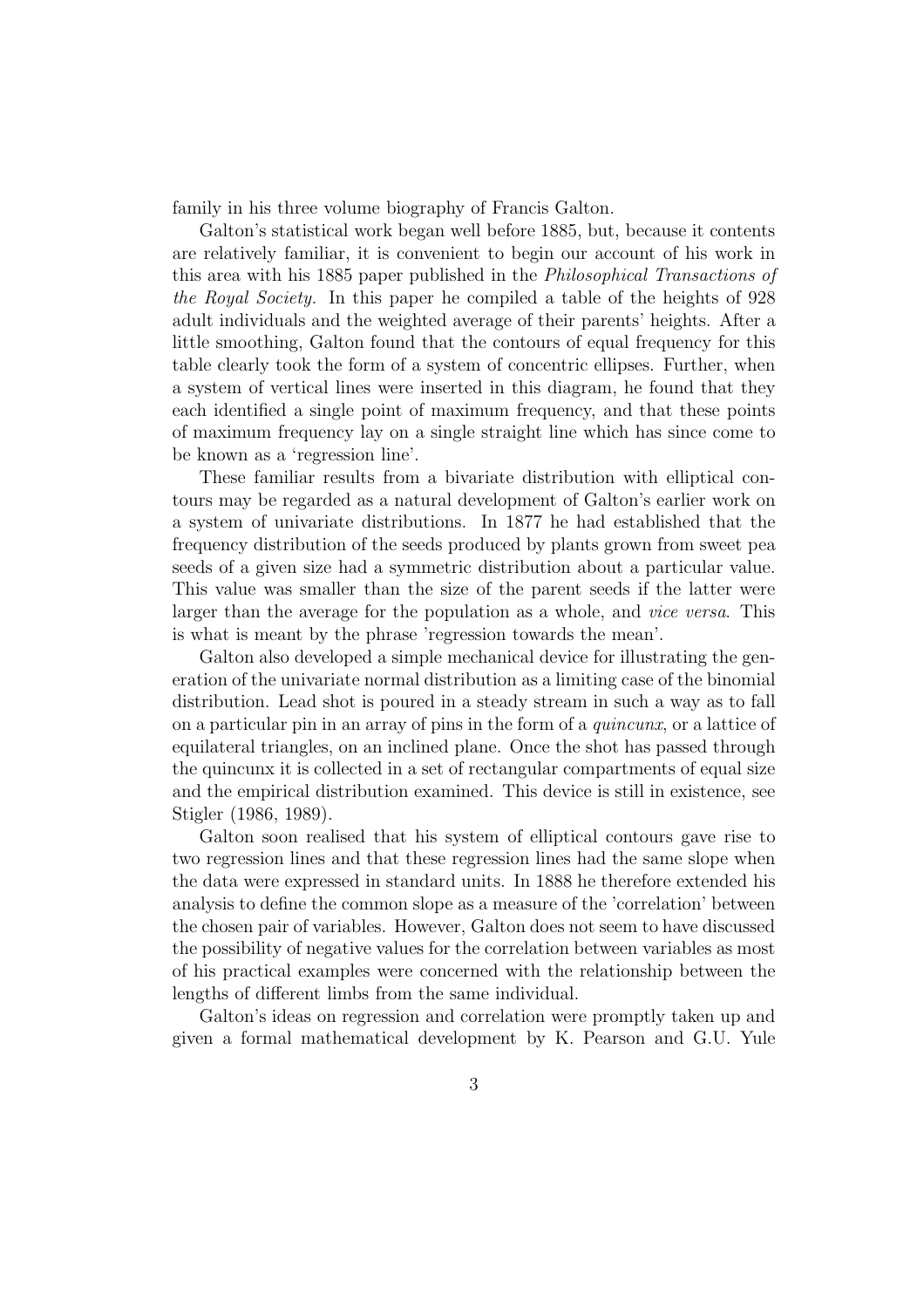(q.v.). At almost eighty years of age, Galton's attention passed onto other interests. He wrote three books on the use of fingerprints in forensic science and investigated the operation of visual memory.

In his analyses of statistical data Galton employed the median value and the median absolute error (or probable error) where we would use the mean value and the root mean squared error (or standard error). He justified his preference for median values by analogy with a simple majority voting procedure: if there are an odd number of electors and they all have singlehumped preference curves, then it is readily established that the value chosen by the committee as a whole is the most preferred point of the middlemost voter. In this context, it is interesting to observe that Galton and Edgeworth were both champions of the median against the mean and that they were both concerned with the points of tangency between two mutually convex systems of contours or indifference curves. Indeed, Edgeworth named the line of tangency a 'contract curve' in his theory of economic exchange of 1881 and he was concerned with the intersection of two conditional median curves in his implementation of the least absolute deviations fitting procedure in 1887, see Farebrother (1987).

Galton received numerous honours during his lifetime: he was awarded honorary doctorates by the Universities of Oxford and Cambridge in 1894 and 1895 respectively, and he was knighted by King Edward VII in June 1909.

## References

- [1] Farebrother, R.W. (1987). The theory of committee decisions and the double median method, *Computational Statistics and Data Analysis* 5, 437-442.
- [2] Forrest, D.W. (1974). *Francis Galton: The Life and Works of a Victorian Genius*, Paul Elek, London.
- [3] McKenzie, D.A. (1981). *Statistics in Britain 1865-1930*, Edinburgh University Press, Edinburgh.
- [4] Pearson, K. (1914-30). *The Life, Letters and Labours of Francis Galton*, Three Volumes, Cambridge University Press, Cambridge.